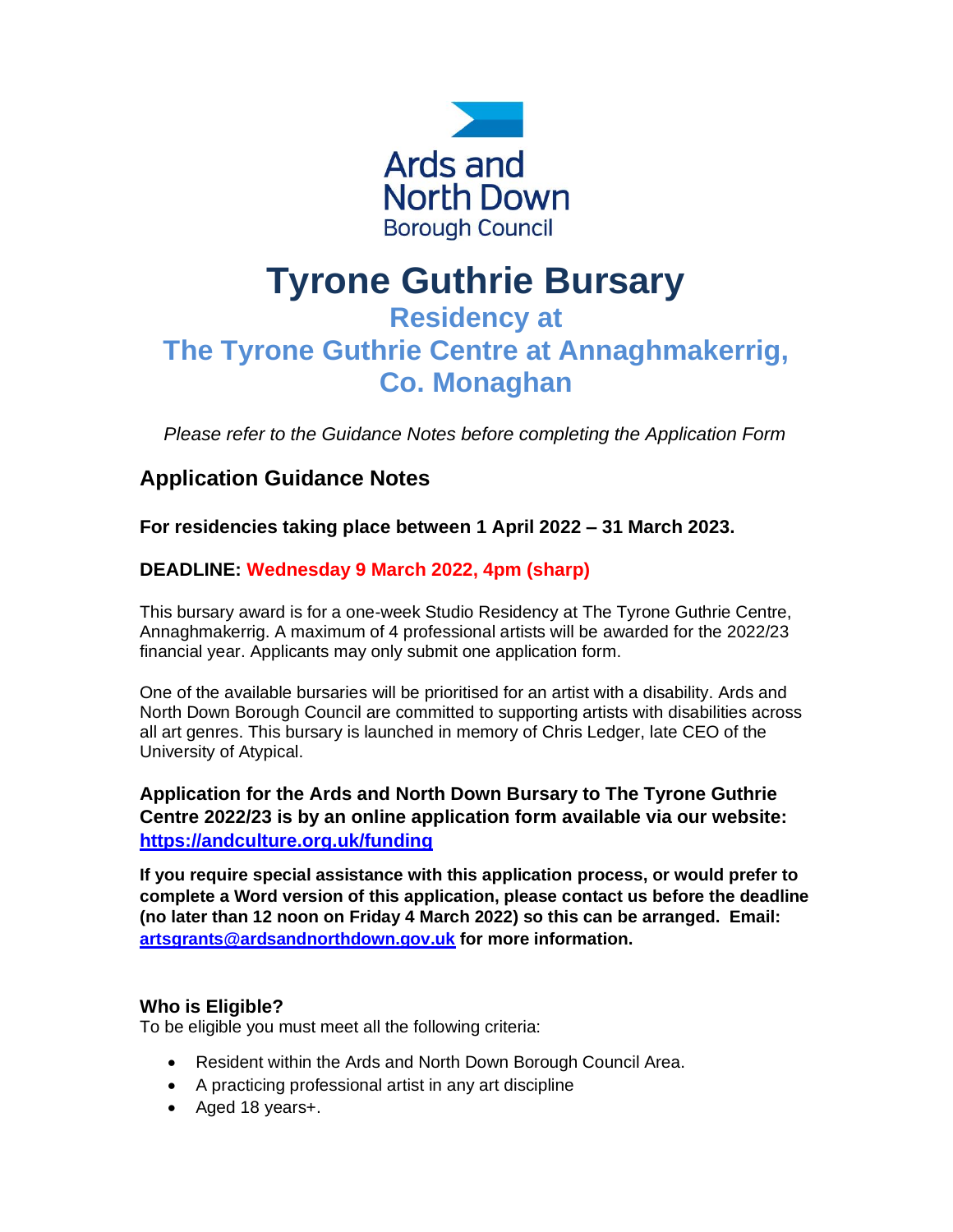#### **The applicant must be able to:**

- Demonstrate a quality professional practice.
- Have sufficient experience and significant achievement in their creative practice.
- Be able to clearly state what they wish to accomplish during their residency, and clearly outline the benefits the residency will provide for the applicant and their practice.
- The residency cannot start before 1 April 2022 and must be completed by 31 March 2023.

#### **The following essential documentation must be provided with your application:**

- Up-to-date CV
- Artists Statement
- Support materials of your artistic practice (Images\* and other supporting materials where applicable: publications/examples of writing, audio recordings for examples of music, short video footage of performances, etc).

#### *It is recommended that you compile the essential documentation in the following formats before completing your application online, ready to be uploaded:*

- Up-to-date CV (PDF document is preferable)
- Artists Statement (PDF document is preferable)
- Supporting materials in the following formats where applicable (Jpeg images no less than 1MB, audio files no more than 25MB, video files no more than 25MB, publications / examples of writing preferable as one PDF document)

*\* A maximum of 6 supporting materials can be provided. Images which show examples of artists' work should be of high quality/resolution and clearly demonstrate the work. If you require further information on photographing your artwork, see page 4*

#### **Failure to supply the requested essential documentation at time of application will result in your application not being assessed.**

# **Further Information**

Applicants should show significant achievement in their chosen field by providing supporting evidence appropriate to their particular art discipline. For example: writers should already have published in book form; visual artists should have had solo exhibitions in reputable galleries; composers, musicians, performers should have had their work commissioned, recorded or performed. Otherwise the applicant must demonstrate a high degree of promise attested by references from established figures in the arts.

*Applicants who were successfully awarded a bursary to The Tyrone Guthrie Centre from Ards and North Down Borough Council in the previous financial year (1 April 2021 – 31 March 2022) will not be applicable to apply for the following financial year (1 April 2022 - 31 March 2023). Applicants in visual art/craft will however still be able to apply to the Ballinglen Arts Foundation Bursary for the 2022/23 financial year.*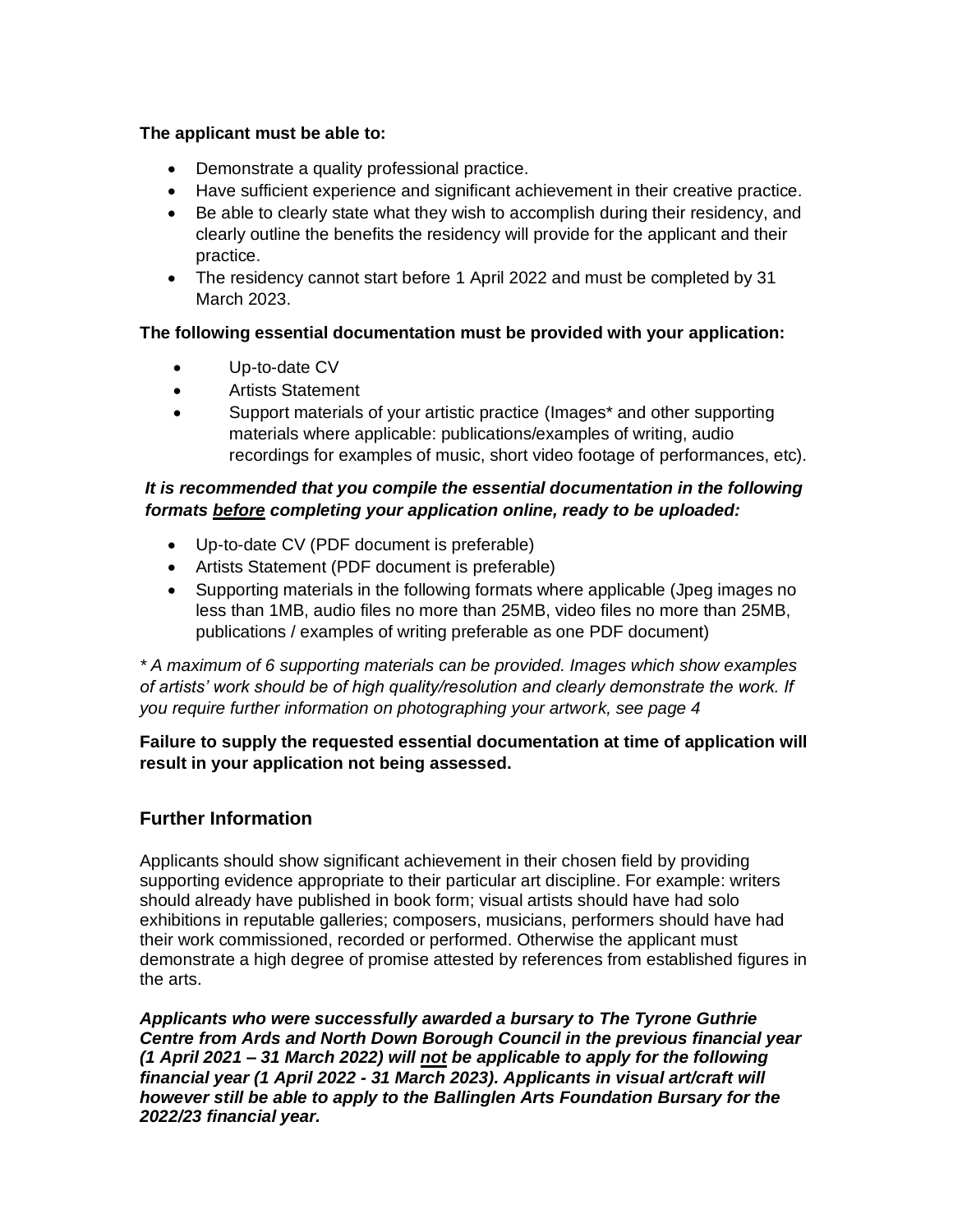Applicants should state clearly what they wish to accomplish during their stay at The Tyrone Guthrie Centre. This project outline is often decisive and should demonstrate that the artist is working towards a body of work which would be enhanced by a bursary residency at the Foundation.

# **Scoring**

Applications will be scored on the following criteria:

- Is the applicant resident within the Ards and North Down Borough Council area? *(Yes/No)*
- Quality of applicant's current artistic practice and experience of applicant *(35%)*
- Quality of work proposed and applicant demonstrates how the residency will benefit their artist's practice/skills *(50%)*
- Applicant demonstrates a tangible outcome EG: exhibition, new body of work, publication, etc (15%)

# **What happens to your Application?**

- Applications for the Ards and North Down Bursary to The Tyrone Guthrie Centre are assessed after the deadline by a panel made of members of the Ards and North Down Borough Council Arts and Heritage Advisory Panel.
- The deadlines for receipt of applications are published on the cover of the application form. Completed applications should be submitted via the online application form by the relevant deadline.
- Successful residency awards must take place between 1 April 2022 and 31 March 2023.
- Applicants should note that while careful consideration will be given to each application, it may not be possible to assist every applicant even if all the criteria are met.
- You will be contacted by letter/email to inform you of the outcome of your application. This usually takes eight weeks from the application deadline.
- Please refer the Council website regarding appeals procedure. [www.ardsandnorthdown.gov.uk](http://www.ardsandnorthdown.gov.uk/)

# **Bursary Guidelines**

- The Ards and North Down Borough Council Tyrone Guthrie Residency Award is for a one-week Studio Residency at The Tyrone Guthrie Centre. A maximum of 4 professional artists will be awarded for the 2022/23 financial year. Applicants may only submit one application form.
- Applicants must be aged 18 years+
- Applications are welcome irrespective of an individual's religious belief, political opinion, racial group, age, gender, sexual orientation, marital status, whether they have dependents or not, or whether they have a disability or not. Please be advised that those applicants who have indicated that they have a disability or a physical or mental impairment will be required to provide more detail if their application is successful to ensure their needs may be met through putting in place reasonable adjustments (if applicable). The Tyrone Guthrie Centre has a